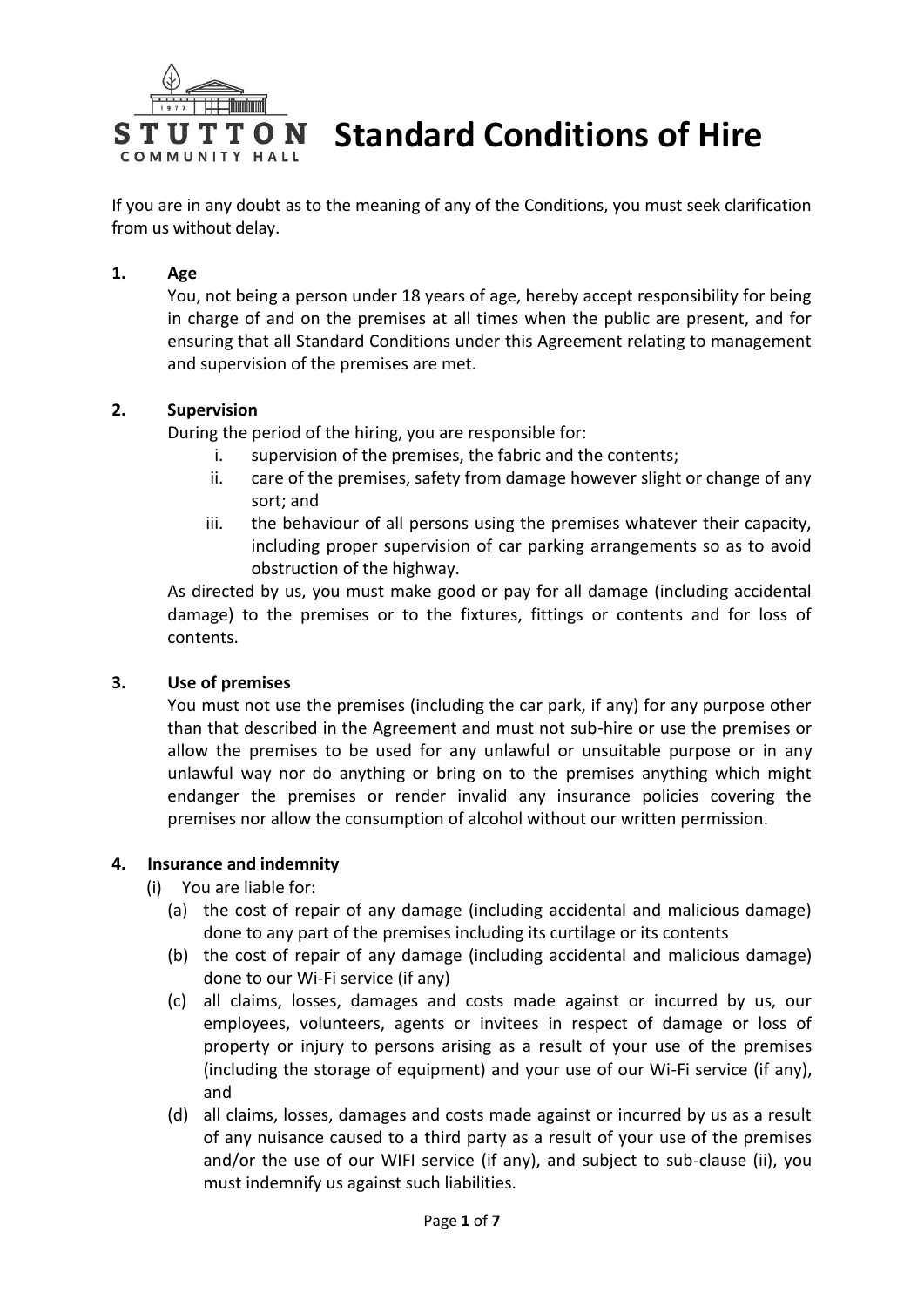- (ii) We will take out adequate insurance to insure the liabilities described in subclauses (i) (a) and (b) above and may, in our discretion and in the case of noncommercial hirers, insure the liabilities described in sub-clauses (i)(c) and (d) above. We will claim on our insurance for any liability you incur, but you must indemnify us against:
	- (a) any insurance excess incurred and
	- (b) the difference between the amount of the liability and the monies we receive under the insurance policy.
- (iii) Where we do not insure the liabilities described in sub-clauses (i)(c) and (d) above, you must take out adequate insurance to insure such liability and on demand must produce the policy and current receipt or other evidence of cover to our Hall Secretary. If you fail to produce such policy and evidence of cover, we will cancel this Agreement and re-hire the premises to another hirer. We are insured against any claims arising out of our own negligence.

# **5. Gaming, betting and lotteries**

You must ensure that nothing is done on or in relation to the premises in contravention of the law relating to gaming, betting and lotteries.

# **6. Music Copyright licensing**

You must ensure that we hold relevant licences under Performing Right Society (PRS) and the Phonographic Performance Licence (PPL) or, where appropriate, you must hold such licence(s).

#### **7. Music**

You must have our written permission for performance of live music and the playing of recorded music under the Deregulation Act 2015. This Agreement confers that permission.

#### **8. Film**

You must restrict children from viewing age-restricted films classified according to the recommendations of the British Board of Film Classification. You must ensure that you have the appropriate copyright licences for film. This Agreement confers the required permission on you. (The Deregulation Act 2015 requires you to have our written permission to show a film).

## **9. Safeguarding children, young people and vulnerable adults**

You must ensure that any activities for children, young people and other vulnerable adults are only provided by fit and proper persons in accordance with the Safeguarding Vulnerable Groups Act 2006 and any subsequent legislation. When requested, you must provide us with a copy of your Safeguarding Policy and evidence that you have carried out relevant checks through the Disclosure and Barring Service (DBS).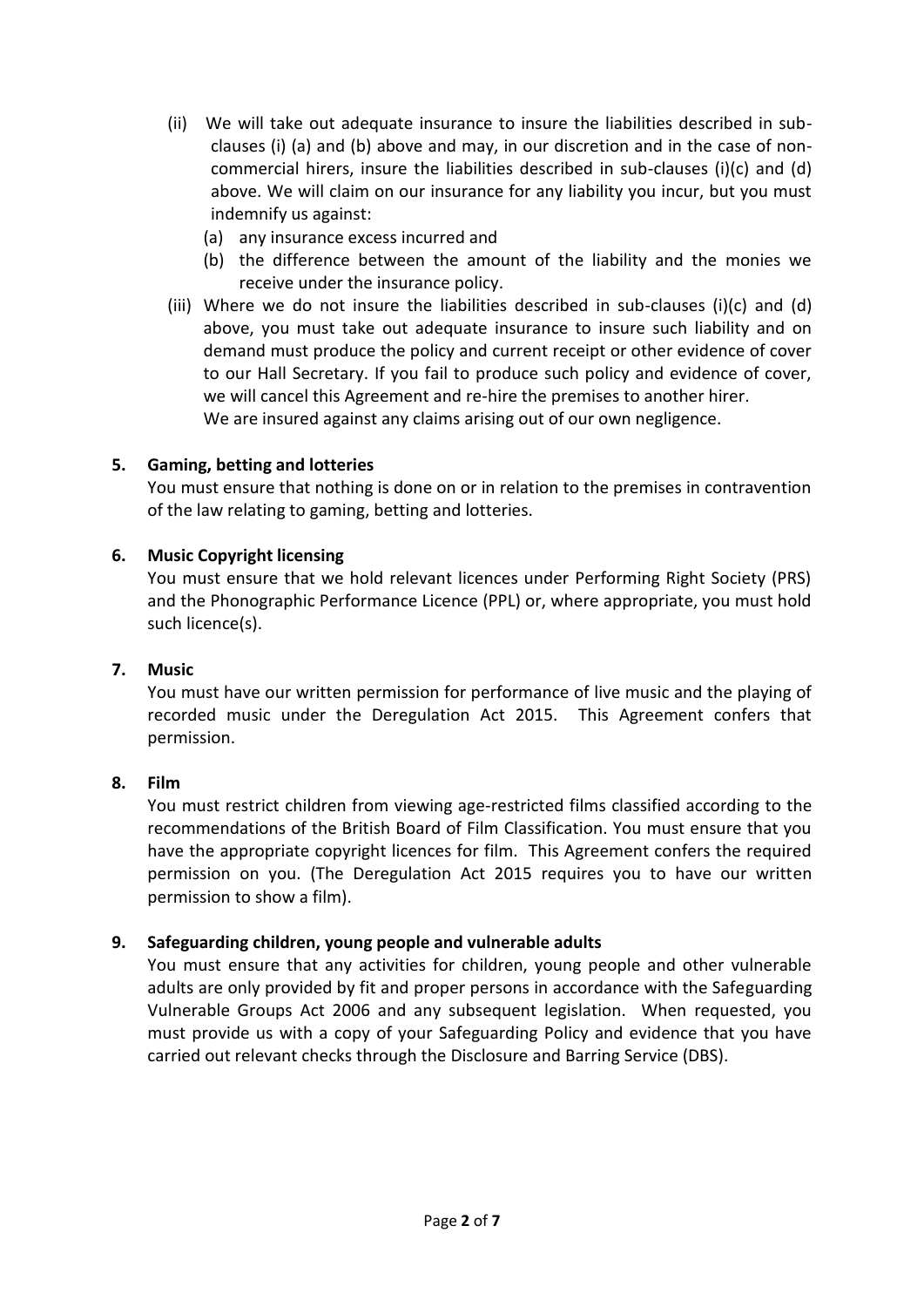# **10. Public Safety Compliance**

You must comply with all conditions and regulations made in respect of the premises by the Local Authority, the Licensing Authority, and our fire risk assessment or otherwise, particularly in connection with any event which constitutes regulated entertainment, at which alcohol is sold or provided or which is attended by children. You must also comply with our health and safety policy which is online and displayed in the hall. You must call the Fire Service to any outbreak of fire, however slight, and give details to our Hall Secretary.

(i) You acknowledge that you have received instruction in the following matters:

- The action to be taken in event of fire. This includes calling the Fire Brigade and evacuating the hall.
- The location and use of fire equipment. (Include diagram of location when handing over keys.)
- Escape routes and the need to keep them clear.
- Method of operation of escape door fastenings.
- Appreciation of the importance of any fire doors and of closing all fire doors at the time of a fire.
- Location of the first aid box.
- (ii) In advance of any activity whether regulated entertainment or not you must check the following items:
	- That all fire exits are unlocked, and panic bolts are in good working order.
	- That all escape routes are free of obstruction and can be safely used for instant free public exit.
	- That any fire doors are not wedged open.
	- That exit signs are illuminated.
	- That there are no fire-hazards on the premises
	- That emergency lighting supply illuminating all exit signs and routes are turned on during the whole of the time the premises are occupied (if not operated by an automatic mains failure switching device).

# **11. Noise**

You must ensure that the minimum of noise is made on arrival and departure, particularly late at night and early in the morning. You must, if using sound amplification equipment, make use of any noise limitation device provided at the premises and comply with any other licensing condition for the premises.

# **12. Drunk and disorderly behaviour and supply of illegal drugs**

You must ensure that in order to avoid disturbing neighbours of the hall and avoid violent or criminal behaviour:

(i) no one attending the event consumes excessive amounts of alcohol

(ii) no illegal drugs are brought onto the premises.

Drunk and disorderly behaviour is not permitted either on the premises or in its immediate vicinity. We have the right to ask any person suspected of being drunk, under the influence of drugs or who is behaving in a violent or disorderly way to leave the premises in accordance with the Licensing Act 2003.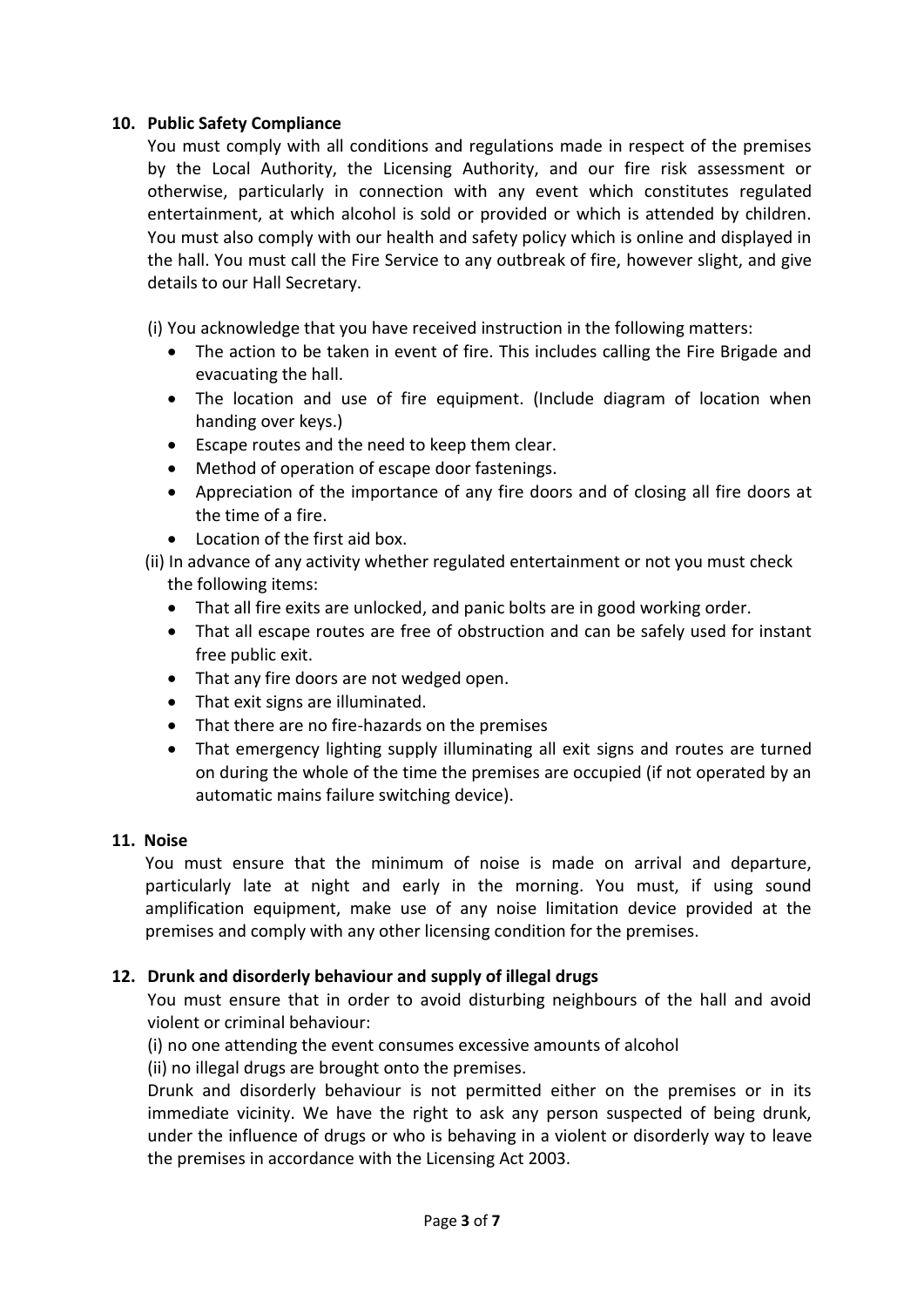# **13. Food, health and hygiene**

You must, if preparing, serving or selling food, observe all relevant food health and hygiene legislation and regulations. In particular dairy products, vegetables and meat on the premises must be refrigerated and stored in compliance with the Food Temperature Regulations. The premises are provided with a refrigerator.

# **14. Electrical appliance safety**

You must ensure that any electrical appliances brought by you to the premises and used there are safe, in good working order, and used in a safe manner in accordance with the Electricity at Work Regulations 1989. Where a residual circuit breaker is provided you must make use of it in the interests of public safety. Note: the hall does not have an RCD for use, but you may wish to supply your own

#### **15. Stored equipment**

We accept no responsibility for any stored equipment or other property brought on to or left at the premises, and all liability for loss or damage is hereby excluded. All equipment and other property (other than stored equipment) must be removed at the end of each hiring or we will charge fees each day or part of a day at the hire fee per hiring until the same is removed.

We may, in our discretion, dispose of any items referred to below by sale or otherwise on such terms and conditions as we think fit, and charge you any costs we incur in storing and selling or otherwise disposing of the same, in any of the following circumstances:

(i) your failure either to pay any charges in respect of stored equipment due and payable or to remove the same within seven days after the agreed storage period has ended

(ii) your failure to dispose of any property brought on to the premises for the purposes of the hiring.

#### **16. Smoking**

You must comply with the prohibition of smoking in public places provisions of the Health Act 2006 and regulations made thereunder. We will ask any person who breaches this provision to leave the premises. You must ensure that anyone wishing to smoke does so outside and disposes of cigarette ends, matches etc. in a tidy and responsible manner, so as not to cause a fire.

#### **17. Accidents and dangerous occurrences**

You must report to us as soon as possible any failure of our equipment or equipment brought in by you. You must report all accidents involving injury to the public to us as soon as possible and complete the relevant section in our accident book. You must report certain types of accident or injury on a special form to the Incident Contact Centre. We will give assistance in completing this form and can provide contact details of the Incident Contact Centre. This is in accordance with the Reporting of Injuries, Diseases and Dangerous Occurrences Regulations 2013 (RIDDOR).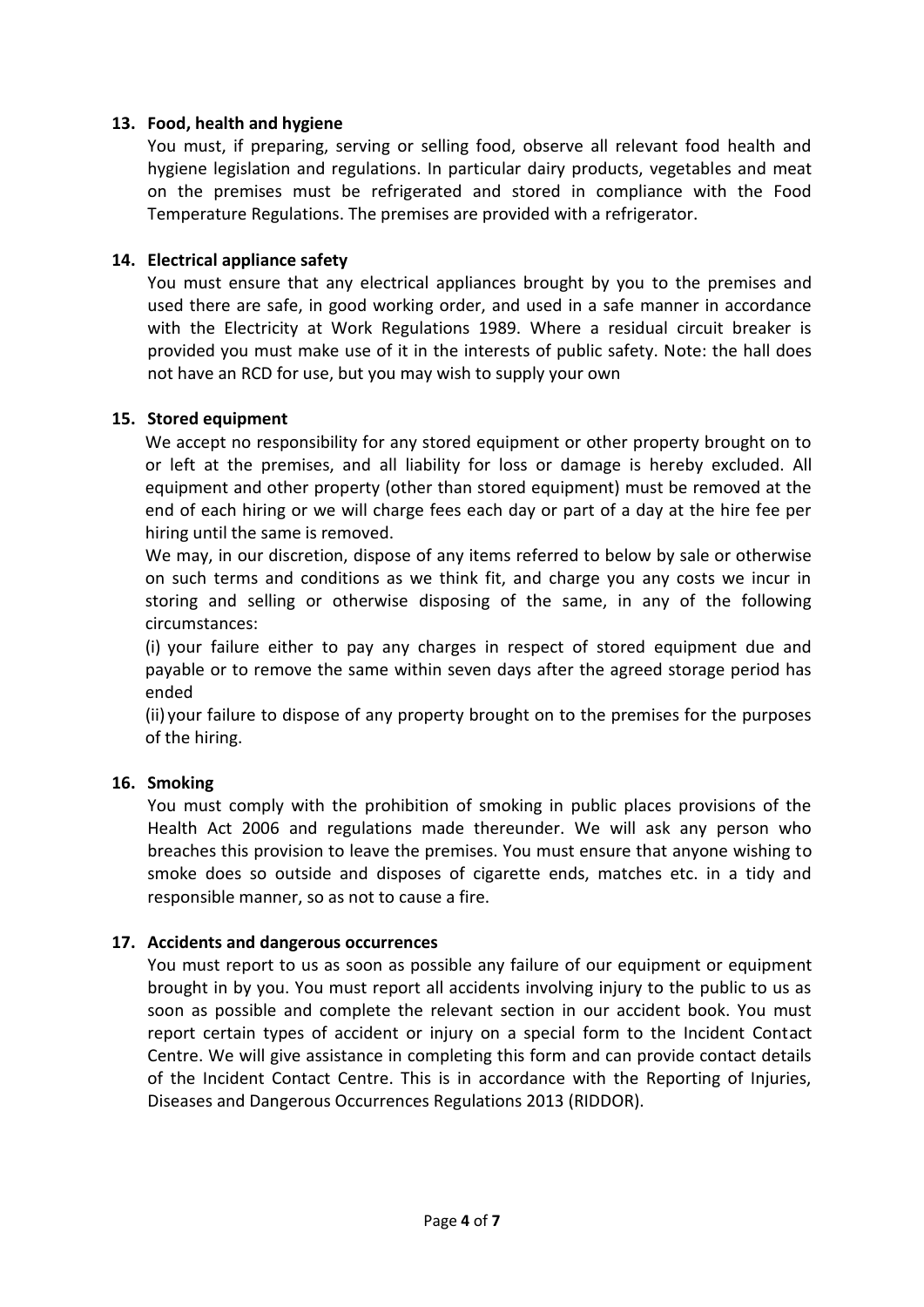## **18. Explosives and flammable substances**

You must ensure that:

- (i) Highly flammable substances are not brought into or used in any part of the premises.
- (ii) No internal decorations of a combustible nature (e.g. polystyrene, cotton wool) are erected without our consent.

# **19. Heating**

You must ensure that no unauthorised heating appliances are used on the premises when open to the public without our consent. You must not use portable liquefied propane gas (LPG) heating appliances.

# **20. Animals**

You must ensure that Guide dogs, Hearing dogs and assistance dog owners are allowed on the premises.

# **21. Fly posting**

You must not carry out or permit fly posting or any other form of unauthorised advertisements for any event taking place at the premises and must indemnify and keep indemnified us accordingly against all actions, claims and proceedings arising from any breach of this Condition. If you fail to observe this Condition you may be prosecuted by the local authority.

## **22. Sale of goods**

You must, if selling goods on the premises, comply with Fair Trading Laws and any code of practice used in connection with such sales. In particular, you must ensure that the total prices of all goods and services are prominently displayed, as must be the organiser's name and address and that any discounts offered are based only on Manufacturers' Recommended Retail Prices.

#### **23. Cancellation**

If you wish to cancel the booking before the date of the event and we are unable to conclude a replacement booking, we may, in our complete discretion, return the deposit or require payment of the hire fee. We reserve the right to cancel this Agreement by giving you written notice in the event of:

- I. the premises being required for use as a Polling Station for a Parliamentary or Local Government election or by-election;
- II. our reasonably considering that (a) such hiring will lead to a breach of licensing conditions, if applicable, or other legal or statutory requirements, or (b) unlawful or unsuitable activities will take place at the premises as a result of this hiring;
- III. the premises becoming unfit for your intended use;
- IV. an emergency requiring use of the premises as a shelter for the victims of flooding, snowstorm, fire, explosion or those at risk of these or similar disasters.

In any such case you will be entitled to a refund of any deposit already paid, but we will not be liable to you for any resulting direct or indirect loss or damages whatsoever.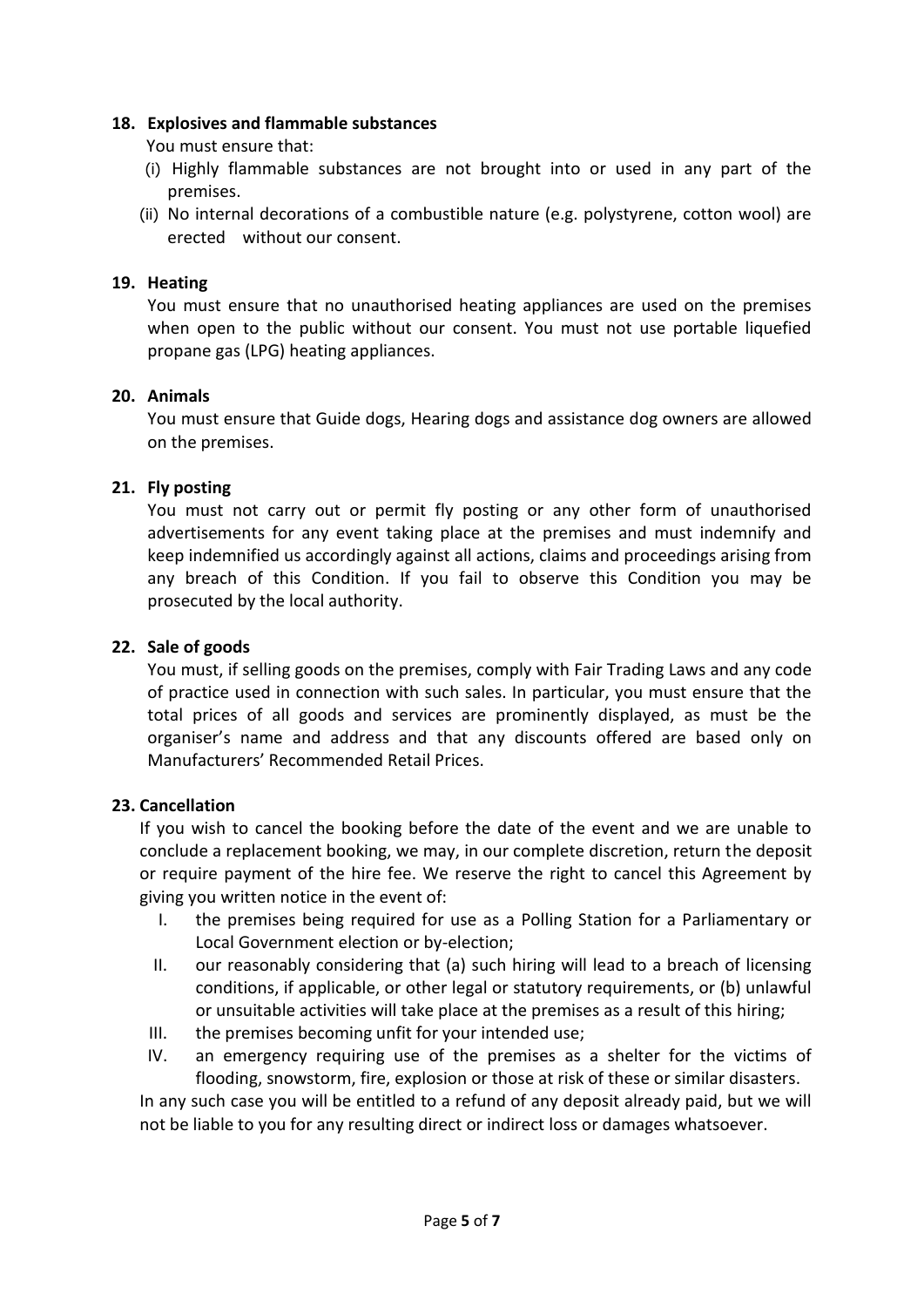# **24. End of hire**

You are responsible for leaving the premises and surrounding area in a clean and tidy condition, properly locked and secured, unless directed otherwise, and any contents temporarily removed from their usual positions properly replaced, otherwise we may make an additional charge.

## **25. No alterations**

You must not make any alterations or additions to the premises, nor install or attach any fixtures or placards, decorations or other articles in any way to any part of the premises without our prior written approval. In our discretion, any alteration, fixture or fitting or attachment which we have approved may remain in the premises at the end of the hiring. Such items will become our property unless you remove them, and you must make good to our satisfaction any damage you cause to the premises by such removal.

# **26. No rights**

This Agreement constitutes permission only to use the premises and confers no tenancy or other right of occupation on you.